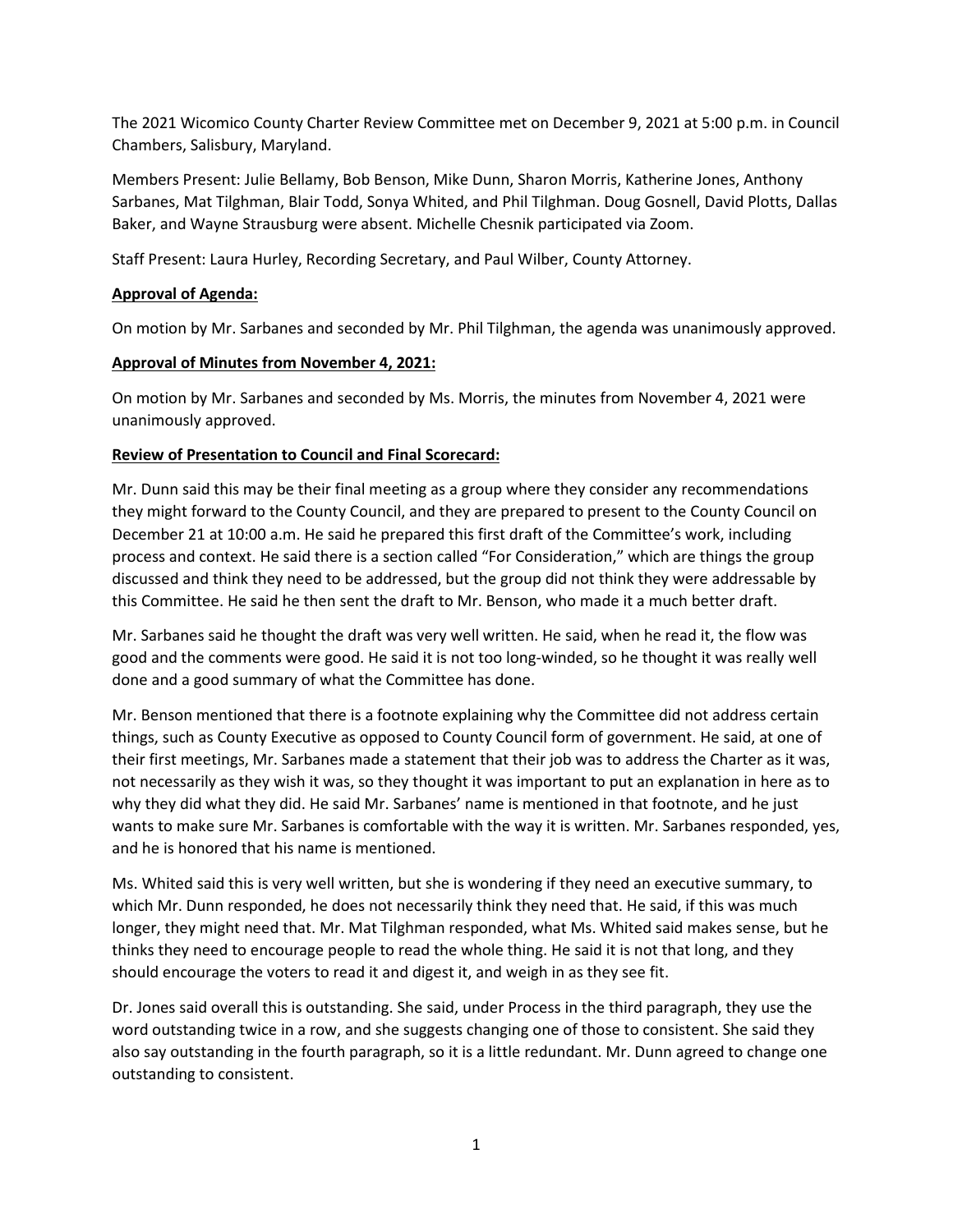Dr. Jones said there is one other item under For Consideration at the end of the first paragraph. She clarified, she appreciates that they discussed having five Councilmanic districts and two at-large, if that is still appropriate, but she would like to suggest consideration of having two minority districts. Mr. Dunn responded, if anyone takes up this idea, he thinks any analysis of how that is laid out would by default lead to the question of minority districts and representation. He said he would be more comfortable if they left it as is and then, if another group takes it up, he does not think they could have that discussion without discussing the layout of the five districts with the one minority district.

Mr. Sarbanes said he reacted the same way regarding the two at-large districts because he has very strong feelings about it. He explained, he had people who knew him come to him when he was an atlarge representative and ask for help because they were not getting help otherwise. He said the at-large person represents everybody. He said, although he lived in Salisbury, he could go to Bivalve, Pittsville, or Willards to help somebody, which cannot happen in a district.

Ms. Chesnik said one thing she wants to bring up is that the Compensation and Allowance Commission will be going before Council on the same day as this Committee. Mrs. Hurley clarified, both committees can present to the Council on the same day. She said the Council will then have work sessions, and the committee members are welcome to come to those as well.

Mr. Dunn said he originally only wanted to present to the Council on the  $21<sup>st</sup>$  and not make it available to the Council prior to that, but, with the group's approval, if they approve this draft tonight, he would like to make it available to the Council in advance of the  $21^{st}$ .

Ms. Morris asked if it would be in order for Mr. Dunn to ask Dr. Diriker to share what he is going to present to the Council because there are some things with the Compensation and Allowance Commission that mirror some things here. Mr. Dunn said he will speak with Dr. Diriker.

Mr. Todd asked if they want to reference their meeting minutes in here, or reference the PAC 14 recordings, to which Mr. Dunn responded, they can add that.

Mr. Todd also suggested thanking the public for their comments, to which Mr. Dunn responded, he will add that.

Ms. Morris said she received a call today from someone wanting to know if the Committee had considered education for the Councilmembers. She said she shared with this person that the Committee discussed that, but made no decision because it is not required at other levels of government.

Ms. Bellamy mentioned the last bullet point and suggested taking action since this is their last meeting. Mr. Dunn clarified, for the public, there was some discussion that ten years is too long of a period of time to hold a Charter Review Committee, and it was suggested that they put together a Charter Review Committee every five years instead of ten years.

Ms. Whited said, if someone wants to talk to the Council about the councilmanic districts before the 2030 census, there is a way that can be talked about within the ten years.

Ms. Chesnik said this is done every ten years and they go through two and a half election cycles between, and that is a long time to not look at the Charter, so she agrees that it is a long time.

Mr. Phil Tilghman responded, in each election cycles, the Council has the authority to put something on the ballot if they want to, and they can also reconvene the current sitting Charter Review Committee, so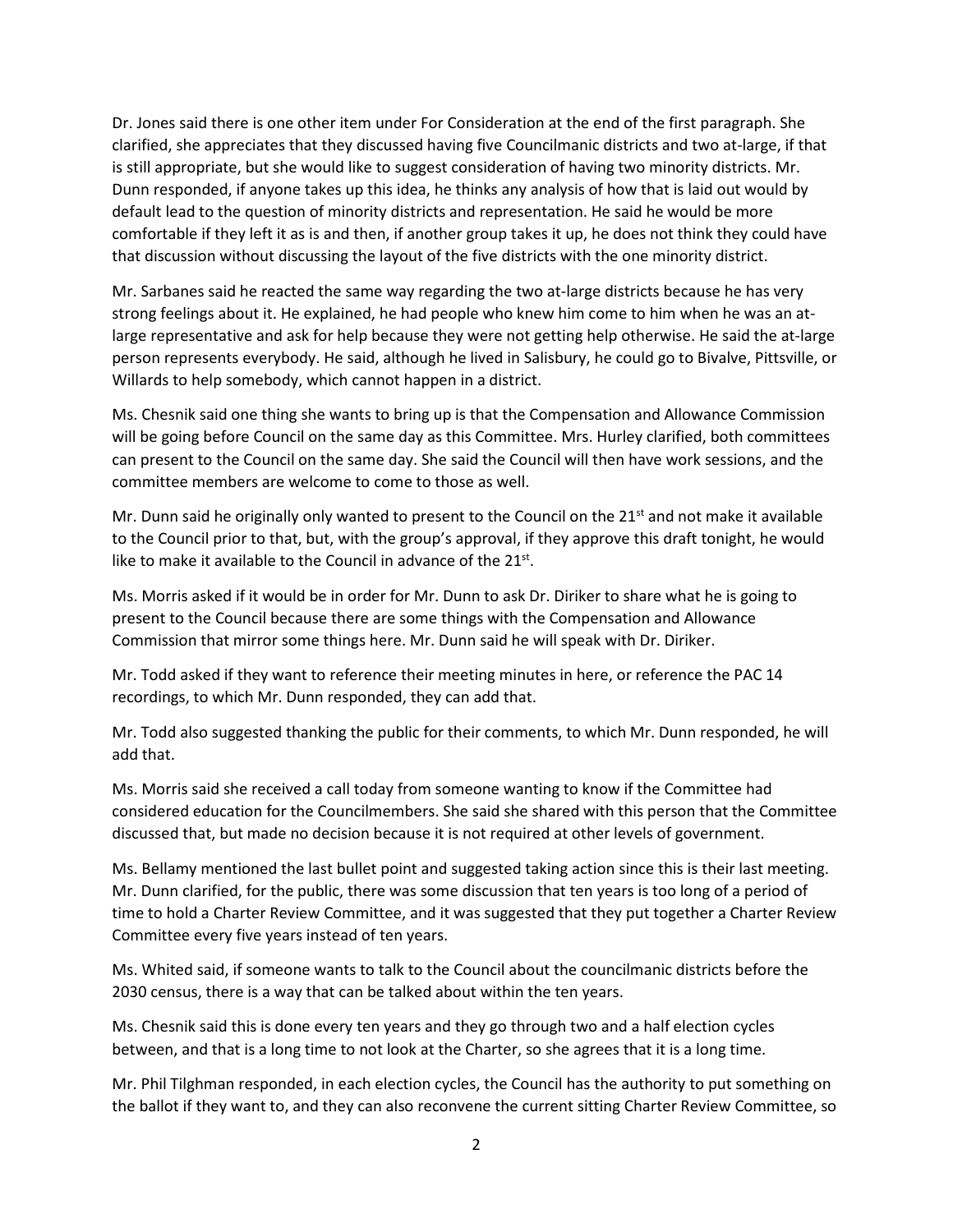he does not think they need to remind the Council what their authority is because they should know that they have that authority, and they could ask a small group to do it as well.

Mr. Mat Tilghman suggested taking out the word "might" and instead say they recommend that a discussion be held at the Council level.

Ms. Bellamy said, if the Committee recommends this, they need to vote on it, to which Mr. Dunn responded, the Committee did not take any action on this, these are just recommendations they are putting forward.

Mr. Dunn asked Mr. Wilber if he is aware whether ten years is standard, to which Mr. Wilber responded, he does not really know, as he has not researched it, but just like redistricting, it is done every ten years.

Ms. Whited said she just googled this, and Montgomery County is every four years, Anne Arundel is every ten years, Wicomico County is every ten years, and there is another County in Maryland that does it every eight years, so ten years is not necessarily the standard.

Ms. Chesnik asked, once this is put out for public review and the public looks at it, if they have enough people bring up an issue, does the Committee come back and discuss that subject, or are they done, to which Mr. Dunn responded, they are concluding their work, and their draft proposal they adopt tonight puts a formal end to the items they are putting forward for consideration. Mr. Wilber agreed. He explained, this Committee puts their recommendations forward, and certainly the Council can hear from the public with their ideas and their own ideas, and the Council has made Charter amendments in the last ten years, so tonight concludes the Committee's work.

## **There being no further discussion, on motion by Mr. Sarbanes and seconded by Mr. Mat Tilghman, the draft copy with the changes that were made tonight was unanimously approved.**

Mr. Dunn clarified, that was approving the narrative, and now they are going to approve the scorecard.

Ms. Bellamy said there is an inconsistency between 202a and 405. She explained, 202a references 25 years old matching the language for the qualifications for the County Executive. She said she does not know which one is right, but she thinks they should be the same. Mr. Benson said there was discussion that it should be 30 years old, so he thinks they should remove the word "matching."

# **There being no further discussion, on motion by Mr. Benson, seconded by Mr. Phil Tilghman, and unanimously approved, 202a was amended to put a period after it states a minimum age of 25 years.**

Ms. Bellamy said she knows they stumbled over 507a, but she thinks they might want to put a period after Executive in the second paragraph and remove the remaining text. She clarified, right now it states to put a period after Executive in the second paragraph, but she suggests adding "and remove remaining text."

Ms. Bellamy made a motion to remove the remaining text after the period, which was seconded by Mr. Mat Tilghman.

Mr. Benson suggested instead stating they remove County Council. Mr. Dunn asked Ms. Bellamy to withdraw her motion, to which she did.

Mr. Benson made a motion to amend the scorecard for Section 507a to say to put a period after Executive and to delete the words "and the Council" from the remainder of the sentence.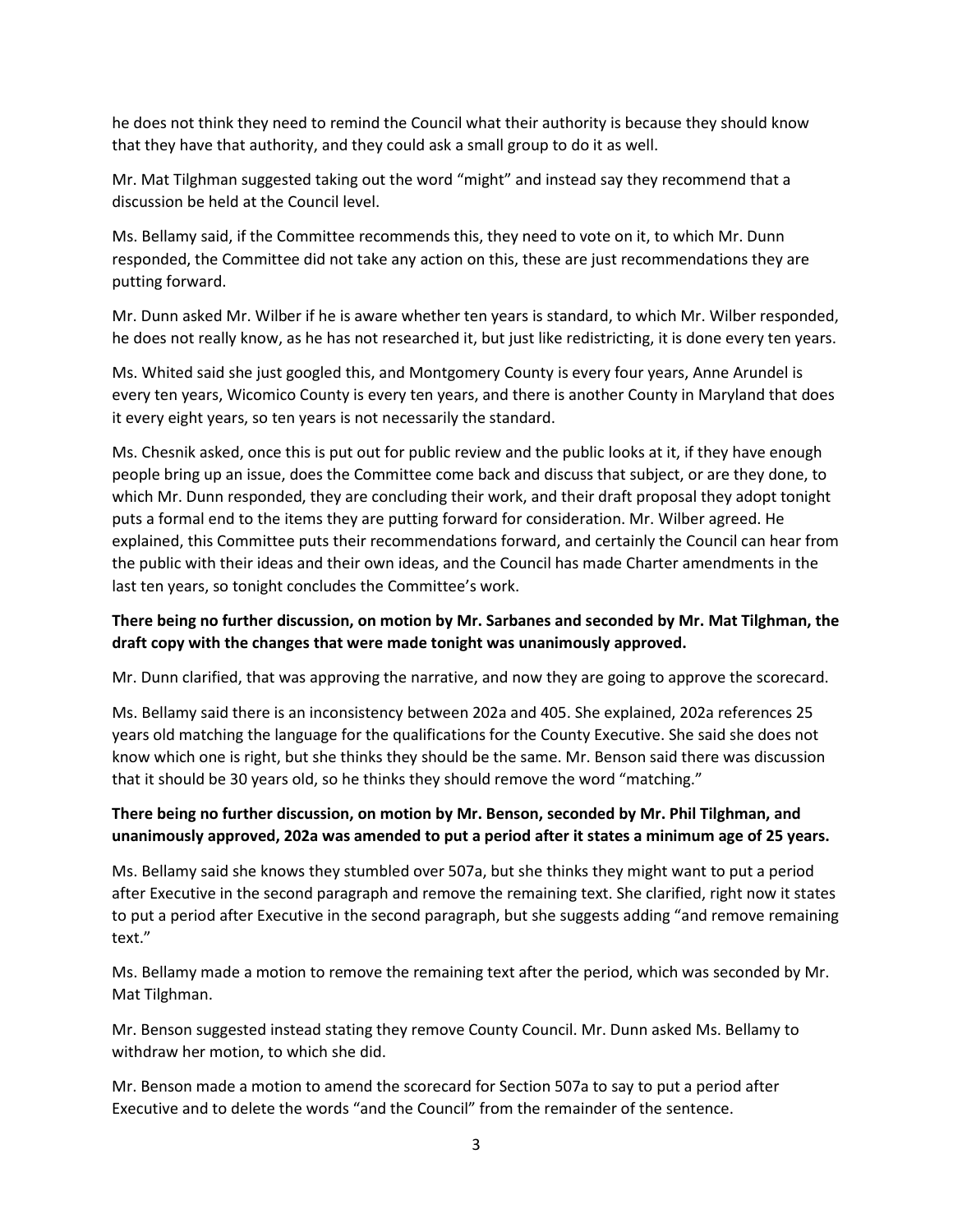Dr. Jones said, for clarification, in her notes she has that they wiped the rest of it out so it says "The County Attorney shall serve at the pleasure of the Executive."

Mr. Dunn clarified, they are acknowledging that a potential ballot question that simply reads "to put a period after Executive in the second paragraph" is lacking context for any reasonable human being. Mr. Mat Tilghman suggested stating "remove the balance of the paragraph."

Mr. Wilber said, if this goes to the ballot, it will have the language with the strikethroughs. He said the Committee sends recommendations explaining what they want done, but the voter will see what is coming out. Mr. Phil Tilghman clarified, they do not have to write the ballot question, to which Mr. Wilber responded, that is correct.

Mrs. Hurley said she thinks it is a good idea to extend it to say "strike the remaining text."

Mr. Benson said he will restate his motion.

There being no further discussion, on motion by Mr. Benson, seconded by Ms. Bellamy, and unanimously approved, the scorecard was amended for Section 507a to read "The County Attorney shall serve at the pleasure of the Executive" and any other language will be deleted.

There being no further discussion, on motion by Mr. Sarbanes and seconded by Ms. Morris, the scorecard was unanimously approved as amended.

#### **Closing Remarks:**

Mr. Benson said it has been a pleasure to serve on the Committee. He said it has been informative, boring, and interesting all at the same time. He said it was a particular pleasure to have Mr. Sarbanes and Mr. Phil Tilghman on the Committee, who were on the County Council, as he felt their comments were extremely helpful. He said, from his perspective, in the future he thinks when the County Council appoints other Committees, they should look to retired members because they provide background that he thinks is helpful that those who have not served may not understand.

Mr. Benson said, during the first meeting, he made some comments with regard to how he felt the Committee should be set up, and he wants to make the point that Mr. Dunn was appointed Chairman of the Committee, and he thinks Mr. Dunn has done an outstanding job as Chairman. He said he thinks Mr. Dunn has been extremely fair to the Committee members, to the public, and to everyone involved, and he just wants to make a statement on the record that he applauds Mr. Dunn's actions as Committee Chairman. He said he does not think anyone could have been any fairer or done a better job running the Committee. He clarified, having made a statement in the beginning, he wanted to make that clear.

Ms. Chesnik said this has been a learning experience and a good experience working with different people from different areas. She said Mr. Dunn approached this diplomatically and has worked very hard to bring this group together and keep them together, and she thanks him for everything.

Mr. Dunn said they are a team, and they have been one hell of a team, and the energy flows, and they are an outstanding group of people. He said, as a Chair, having 15 people is a lot, so he thanks them for indulging him. He said truly, what a disparate group of people, what a great convergence of people, and he can look at each one of them and recall great comments and great additions to what the Committee did. He said he echoes Mr. Benson's thoughts about having Phil Tilghman, Sharon Morris, Tony Sarbanes, Laura Hurley, Paul Wilber, Julie Bellamy, Mat Tilghman, and everybody just made the work